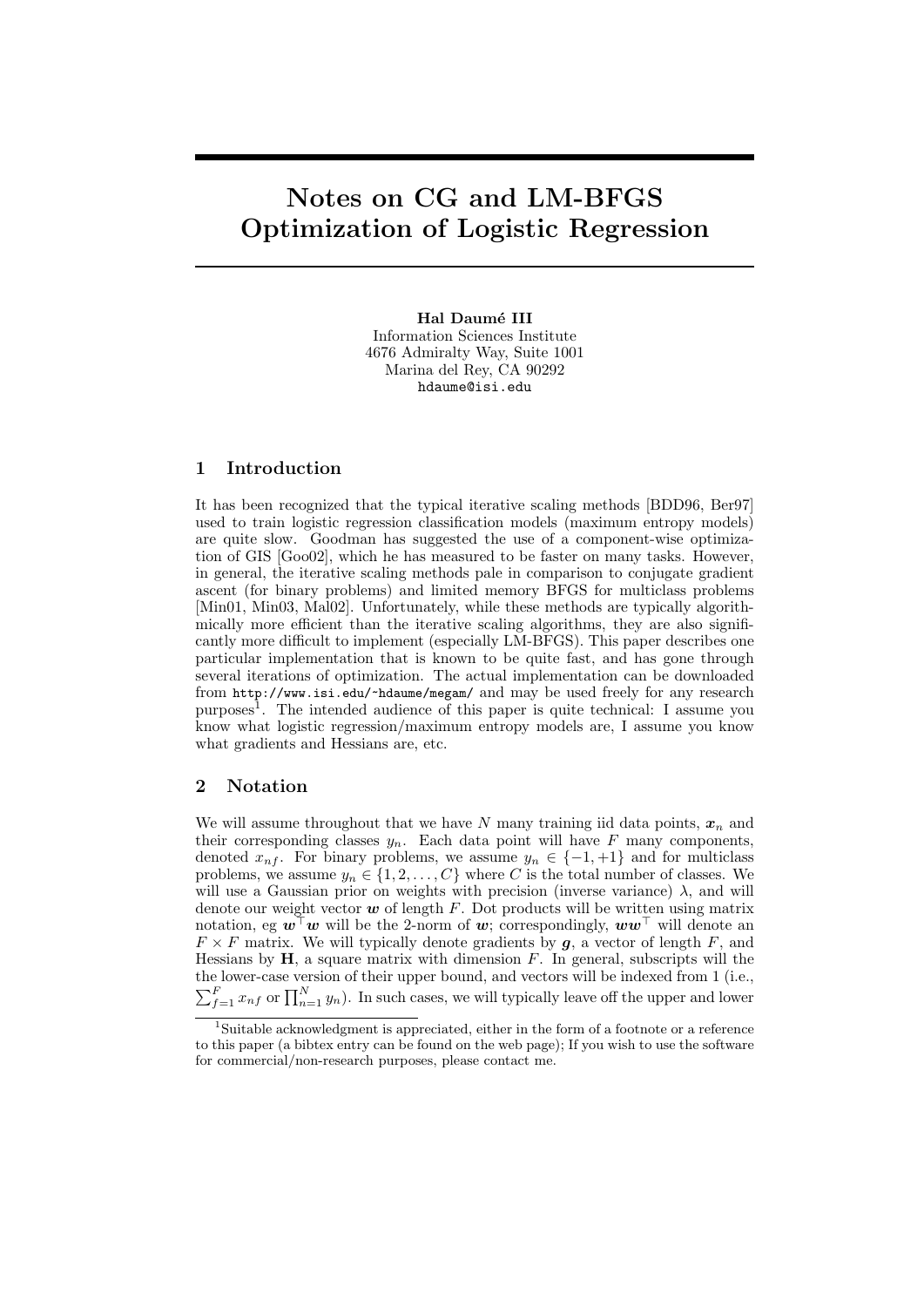bounds from the sum or product to simplify notation. In general, if there is a vector  $v$  that changes over iterations,  $v'$  will refer to the value at the current iteration, and  $\bf{v}$  will refer to the value at the previous iteration (though our algorithms will explicitly update these).

## 3 Conjugate Gradient Ascent

The basic idea in CG is to select our search direction so that it is perpendicular to the search direction from the previous iteration; see [Min03] for further details. In particular, if  $u$  is an arbitrary direction, we update  $w$  by:

$$
\boldsymbol{w}^{\prime} \leftarrow \boldsymbol{w} + \frac{\boldsymbol{g}^{\top}\boldsymbol{u}}{\lambda\boldsymbol{u}^{\top}\boldsymbol{u} + \sum_n \sigma\left(\boldsymbol{w}^{\top}\boldsymbol{x}_n\right)\sigma\left(-\boldsymbol{w}^{\top}\boldsymbol{x}_n\right)\left(\boldsymbol{u}^{\top}\boldsymbol{x}_n\right)^2}\boldsymbol{u}
$$

and  $\sigma$  is the logistic function,  $\sigma(a) = (1 + \exp{-a})^{-1}$ ; the gradient is given by:

$$
\boldsymbol{g} = -\lambda \boldsymbol{w} + \sum_n \sigma\left(-y_n \boldsymbol{w}^\top \boldsymbol{x}_n\right) y_n \boldsymbol{x}_n
$$

We choose u according to  $u' \leftarrow g - \beta u$ , where a good value of  $\beta$  is according to the Hestenes-Stiefel formula:

$$
\beta = \frac{\boldsymbol{g'}^\top \left(\boldsymbol{g'}-\boldsymbol{g}\right)}{\boldsymbol{u}^\top \left(\boldsymbol{g'}-\boldsymbol{g}\right)}
$$

As can be observed, the value  $\mathbf{w}^{\top} \mathbf{x}_n$  appears quite frequently in all expressions. Implementationally, it is very important to cache this value and update it between iterations, rather than constantly recompute it. My recommended implementation is shown in Figure 1. In general with the problems we work with, each  $x_n$  will be sparse, and will typically be implemented by storing two arrays, one for indices and one for feature values (note that the indices need not be sorted). In the algorithm, we need to compute both dense dot products, and dot products between sparse vectors  $x_n$  and dense vectors. Both of these can be implemented efficiently, the first in a direct sum/loop, the latter in a loop over the indices of  $x_n$ , summing the corresponding components of the dense vector. Note that in the computation of  $\beta$ in the algorithm, we do not need to actually construct a new vector  $g^7 - g$ , but can rather take the dot product implicitly. Finally, it is recommended that the memory for  $g'$  be allocated outside the loop, so we do not waste time doing so inside.

#### 4 Limited Memory BFGS

For multiclass problems, it becomes impossible to explicitly construct and invert the Hessian matrix. In the binary instance, the Hessian had a simple form the enabled simple analytic inversion; the alternative used in LM-BFGS is to use only an approximation to the true Hessian, and to build this approximation up iteratively. In particular, we will approximate the Hessian at iteration  $i$  using the previous  $M$ values of the weight vector and of the gradient (of course, when  $i < M$ , we only use the  $i - 1$  most recent).

In order to facilitate the use of such memories, we introduce a new data structure that contains three arrays of length exactly  $M$  (doubly linked lists would also work),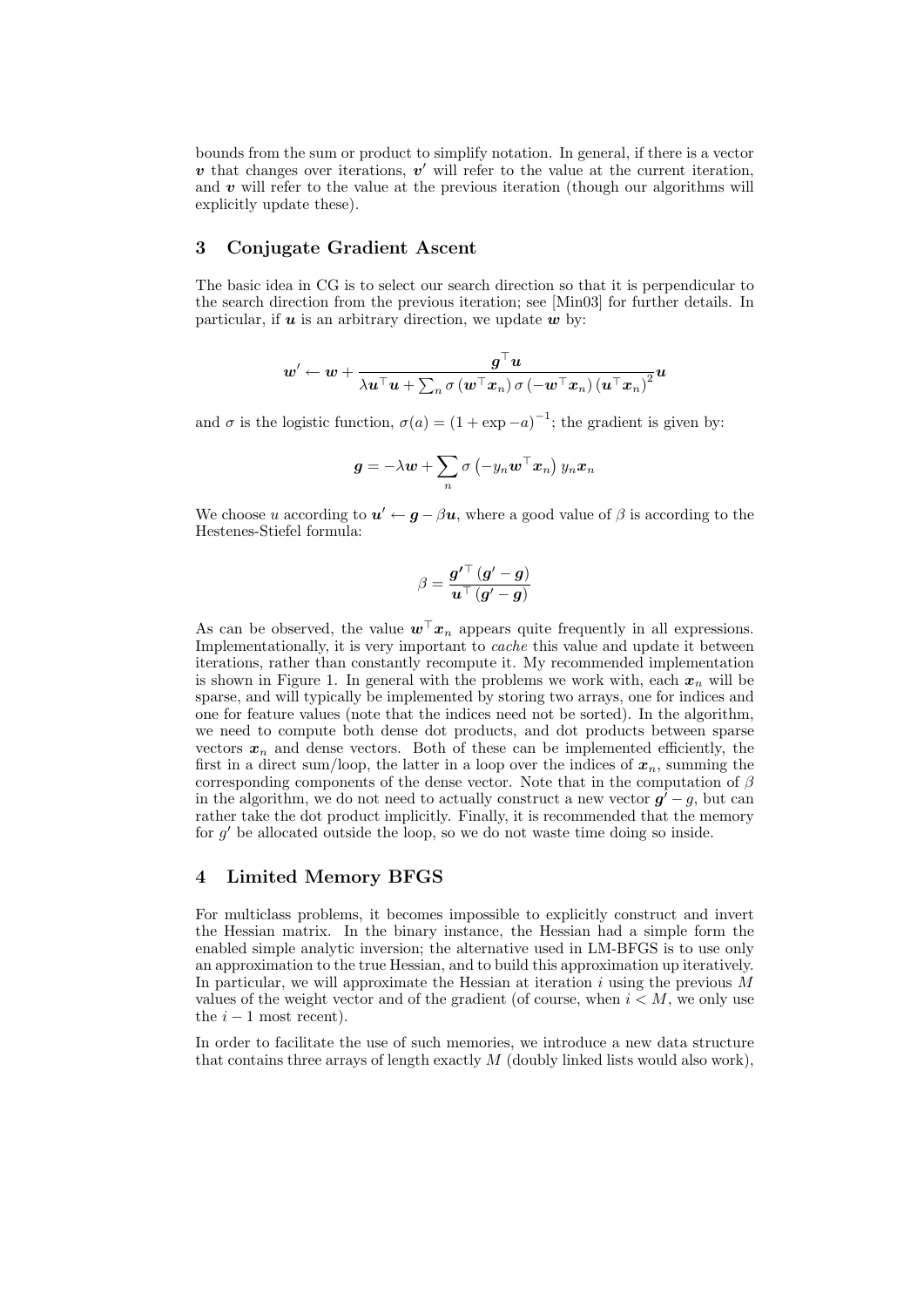Algorithm  $CG(x, y, \lambda)$ Initialize  $\mathbf{w} \leftarrow \langle 0 \rangle_F$ ,  $\mathbf{wtx} \leftarrow \langle 0 \rangle_N$ ,  $\mathbf{g} \leftarrow \langle 0 \rangle_F$ ,  $\mathbf{u} \leftarrow \langle 0 \rangle_F$ while not converged do  $\boldsymbol{g}' \leftarrow -\lambda \boldsymbol{w}$ for  $n = 1 \dots N$  do  $\boldsymbol{g}^{\prime} \leftarrow \boldsymbol{g}^{\prime} + \sigma \left( - y_n \, \left. \mathrm{wtx}[n] \right) y_n \boldsymbol{x}_n$ end for  $\beta \leftarrow \left( \boldsymbol{g}'^\top \left( \boldsymbol{g}' - \boldsymbol{g} \right) \right) / \left( \boldsymbol{u}^\top \left( \boldsymbol{g}' - \boldsymbol{g} \right) \right)$  $u \leftarrow g - \beta u$  $z \leftarrow \left( \boldsymbol{g'}^\top \boldsymbol{u} \right) / \left( \lambda \boldsymbol{u}^\top \boldsymbol{u} + \sum_n \sigma\left( \ \text{wtx}[n] \right) \sigma\left(- \ \text{wtx}[n] \right) (\boldsymbol{u}^\top \boldsymbol{x}_n)^2 \right)$  $\boldsymbol{w} \leftarrow \boldsymbol{w} + z \boldsymbol{u}$ for  $n = 1...N$  do  $\text{wtx}[n] \leftarrow \text{ wtx}[n] + z \boldsymbol{u}^\top \boldsymbol{x}_n$ end for  $\boldsymbol{g} \leftarrow \boldsymbol{g}'$ end while return w

Figure 1: The full training algorithm for conjugate gradient ascent.

one for the old weight vectors, one for the old gradient vectors, and one for a scalar. The data structure should support a *push* operation that adds a new vector pair and scalar to the memory, overwriting the oldest if necessary. We also need to be able to iterate through the memory both from most recent back, and from least recent forward. This is implemented in the data structure memory in the implementation referenced in the introduction.

In LM-BFGS, we take steps according to:

$$
\bm{w}' \leftarrow \bm{w} - \eta \mathbf{H}\bm{g}
$$

where  $\eta$  is a step size parameter. For  $\eta = 1$ , this is a Newton step; however, step sizes  $\lt 1$  are useful and so we use a line search algorithm [PFTV02] to find it (this is described later). The LM-BFGS trick is to be able to compute  $\mathbf{H}\mathbf{g}$  in a reasonable amount of time, using our memory. This trick is described in general terms in [NN91, AM94] and will simply be used in our algorithm, specialized to the case of logistic regression.

As in CG, it is important to cache the dot product of the weights with the feature vectors. However, in this case, storing such values takes a matrix of size  $N \times C$ , since we need to store it for each2 class. Nevertheless, doing so is quite imperative to efficient optimization; otherwise, all execution time is spent on function evaluation. Additionally, we also compute a value qtx which stores the dot product of the change in weight by x, also of size  $N \times C$ . The algorithm for LM-BFGS optimization is depicted in Figure 5. This requires three subroutines, ComputeGradient, ComputePosterior and LineSearch. These are depicted in Figures 2, 3 and 4, respectively.

The main LM-BFGS algorithm essentially performs one one iteration without using any Hessian information (the part before the while loop) and then begins the loop, using previous iteration's gradients. At each iteration it finds a step parameter  $\eta$ by calling the LineSearch algorithm. In our experience, this algorithm terminates after zero, one or two iterations, and its computations are very inexpensive, so there is no need to use a more complex line search. The notation  $\text{mem}_d[m]$  means the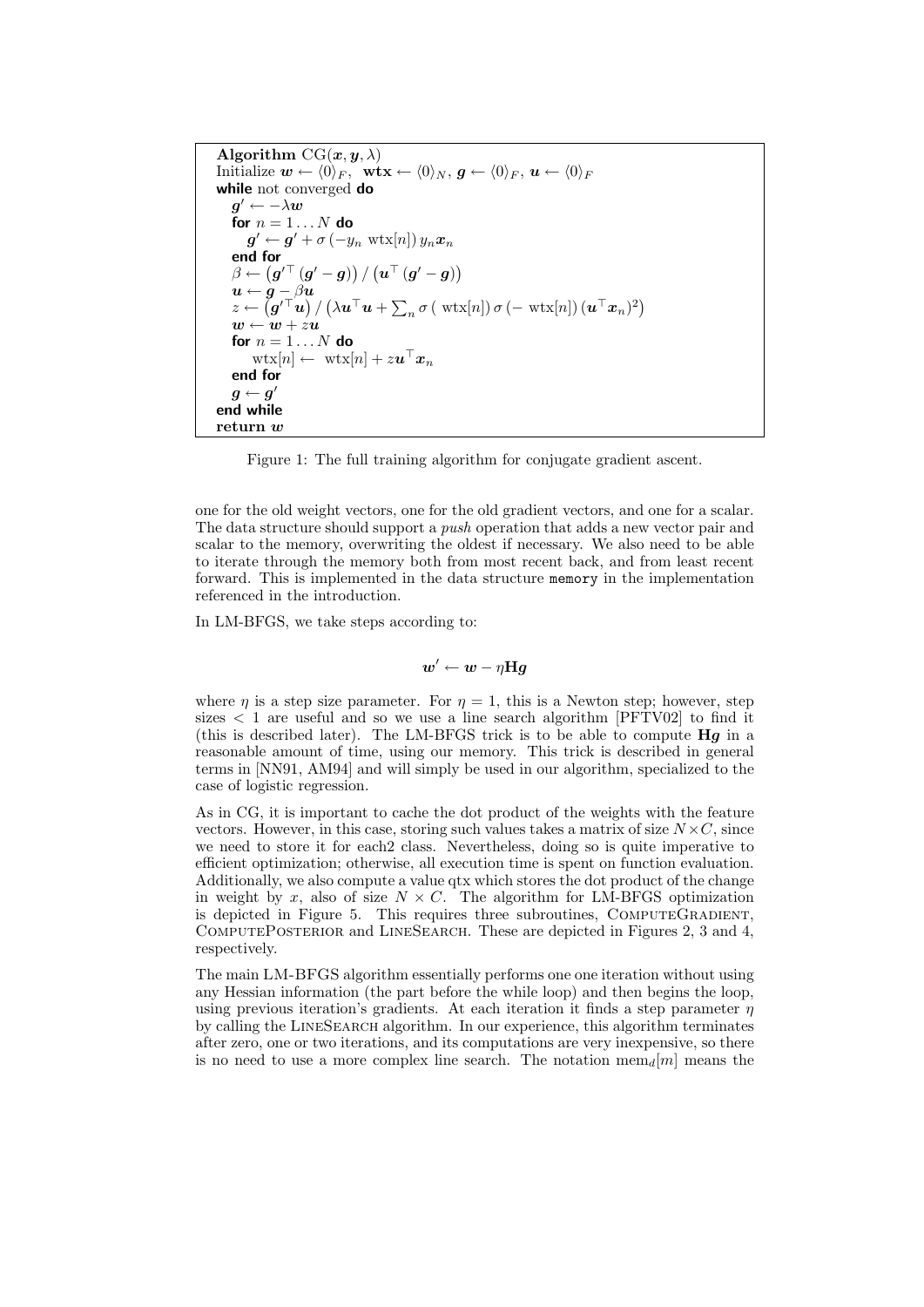```
Algorithm COMPUTEGRADIENT(x, y, w, wtx)\boldsymbol{g} \leftarrow -\lambda \boldsymbol{w}for n = 1, \ldots, N do
   z \leftarrow \bigoplus_c \text{wtx}[n, c]for c = 1, \ldots, C do
      g \leftarrow g + (\delta_{c,y_n} - \exp(\text{wtx}[n,c] - z)) x_{nc}end for
end for
return g
```
Figure 2: The COMPUTEGRADIENT subroutine required for LM-BFGS.

```
Algorithm COMPUTEPOSTERIOR(\lambda, y, w, q, wtx, qtx, \eta)p \leftarrow -\lambda/2 \left(\boldsymbol{w}^\top \boldsymbol{w} + \eta^2 \boldsymbol{q}^\top \boldsymbol{q} + 2 \eta \boldsymbol{q}^\top \boldsymbol{w}\right)for n = 1, \ldots, N do
    s \leftarrow -\inftyfor c = 1, \ldots, C do
        \chi \leftarrow \text{wtx}[n, c] + \eta \text{qtx}[n, c]s \leftarrow s \oplus \chiif c = y_n then
           p \leftarrow p + \text{wtx}[n, c]end if
    end for
    p \leftarrow p - send for
return p
```
Figure 3: The COMPUTEPOSTERIOR subroutine required for LINESEARCH.

mth vector d to be pushed into memory, where  $m = M$  means the most recent and  $m = 1$  means the least recent; the other subscripts are the same. Again, it is advantageous to allocate all memory outside any loops and compute using only existing arrays. In fact, we can gain some memory savings by storing the vectors  $\boldsymbol{d}$ and  $u$  in the approximate Hessian computation in place of  $g$ , and then restoring it later (see my implementation for this slight trick).

The computation of the gradient and posterior make use of the  $\oplus$  operator, which is defined to be addition of values in log-space. This can be implemented efficiently and each  $\oplus$  operation requires a logarithm and exponentiation computation.  $\oplus$  is simply a  $\sum$ -sum using  $\oplus$  instead of +.

In the COMPUTEPOSTERIOR algorithm, within one line search, the values  $\mathbf{w}^\top \mathbf{w}$ ,  $q^{\top}q$  and  $q^{\top}w$  will always be the same, so it is recommended that these are cached outside of the ComputePosterior and passed in as arguments (this is done in my implementation as well).

Finally, the line search is a simple backtracking line search [PFTV02]. This uses the technique of modeling the (negative log) posterior by a cubic and explicitly maximizing it each time. Note that the maximization need not converge – we only need a value of  $\eta$  that attains sufficient decrease. In the full LM-BFGS algorithm, if the value  $\eta$  returned is ever zero, then the iterations need to stop (if this is not done, then on the next iteration things will blow up).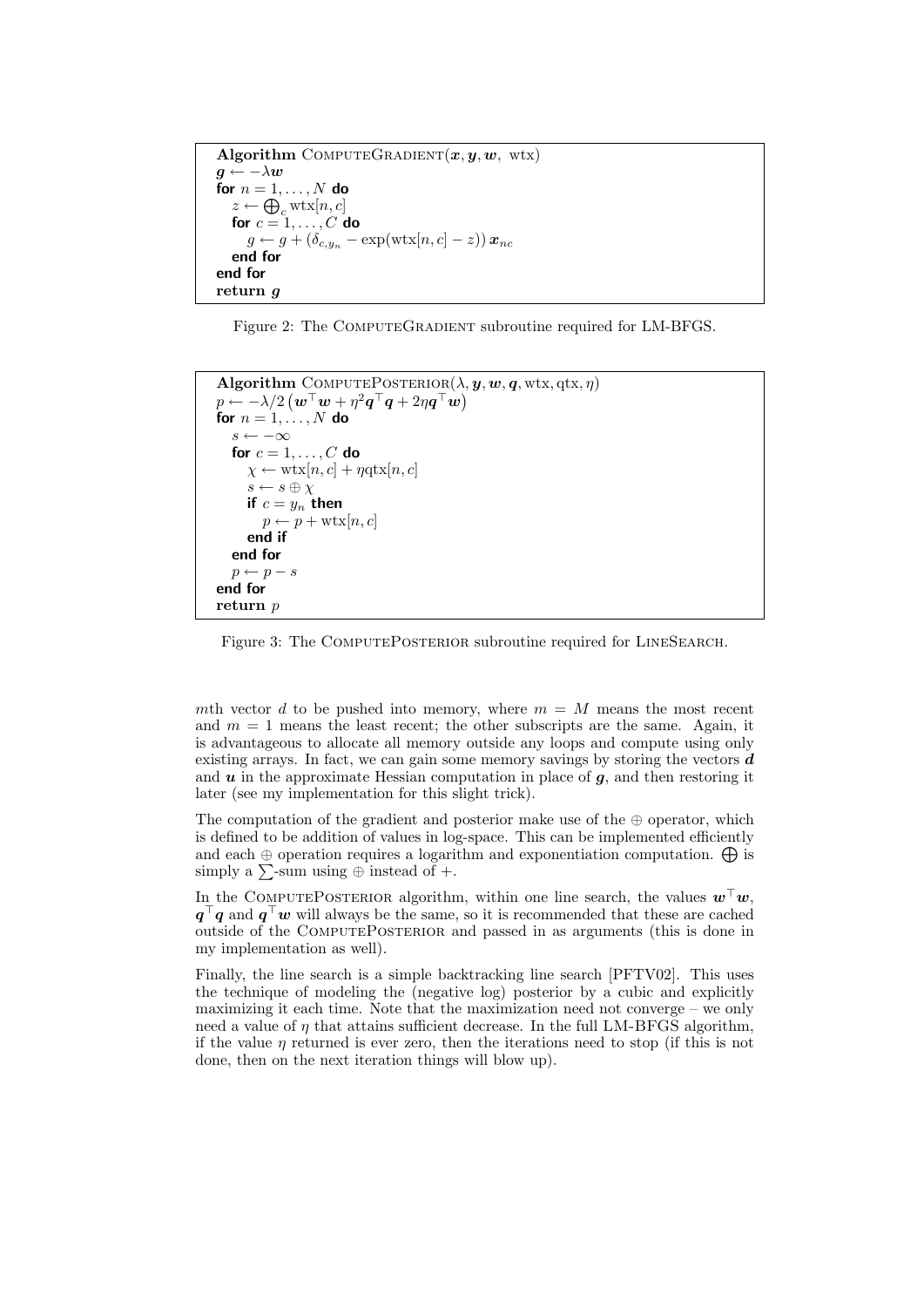### 5 Summary

I have described efficient implementations of the conjugate gradient and limited memory BFGS methods for optimizing logistic regression classifiers. I have made available a public implementation of these methods to demonstrate their effectiveness on real world problems. The algorithms described herein are completely self-contained and require no digging through literature to find sub-components. This was done, perhaps, at a slight loss in generality, but the reader is directed to [Min03, AM94] for more general details. It is my sincere hope that these notes and the implementation are helpful to some users.

## References

- [AM94] Brett M. Averick and Jorge J. Moré. Evaluation of large-scale optimization problems on vector and parallel architectures. SIAM Journal of Optimization, 4, 1994.
- [BDD96] Adam L. Berger, Stephen A. Della Pietra, and Vincent J. Della Pietra. A maximum entropy approach to natural language processing. Computational Linguistics, 22(1):39–71, 1996.
- [Ber97] A. Berger. The improved iterative scaling algorithm: A gentle introduction, 1997.
- [Goo02] Joshua Goodman. Sequential conditional generalized iterative scaling. In Proceedings of the Conference of the Association for Computational Linguistics (ACL), 2002.
- [Mal02] Robert Malouf. A comparison of algorithms for maximum entropy parameter estimation. In Proceedings of CoNLL, 2002.
- [Min01] Thomas P. Minka. Algorithms for maximum-likelihood logistic regression. Technical Report 758, Carnegie Mellon University, 2001.
- [Min03] Thomas P. Minka. A comparison of numerical optimizers for logistic regression. http://www.stat.cmu.edu/~minka/papers/logreg/, 2003.
- [NN91] S.G. Nash and J. Nocedal. A numerical study of the limited memory BFGS method and the truncated Newton method for large scale optimization. SIAM Journal of Optimization, 1:358–372, 1991.
- [PFTV02] William H. Press, Brian P. Flannery, Saul A. Teukolsky, and William T. Vetterling. Numerical Recipes in C. Cambridge University Press, second edition, January 2002.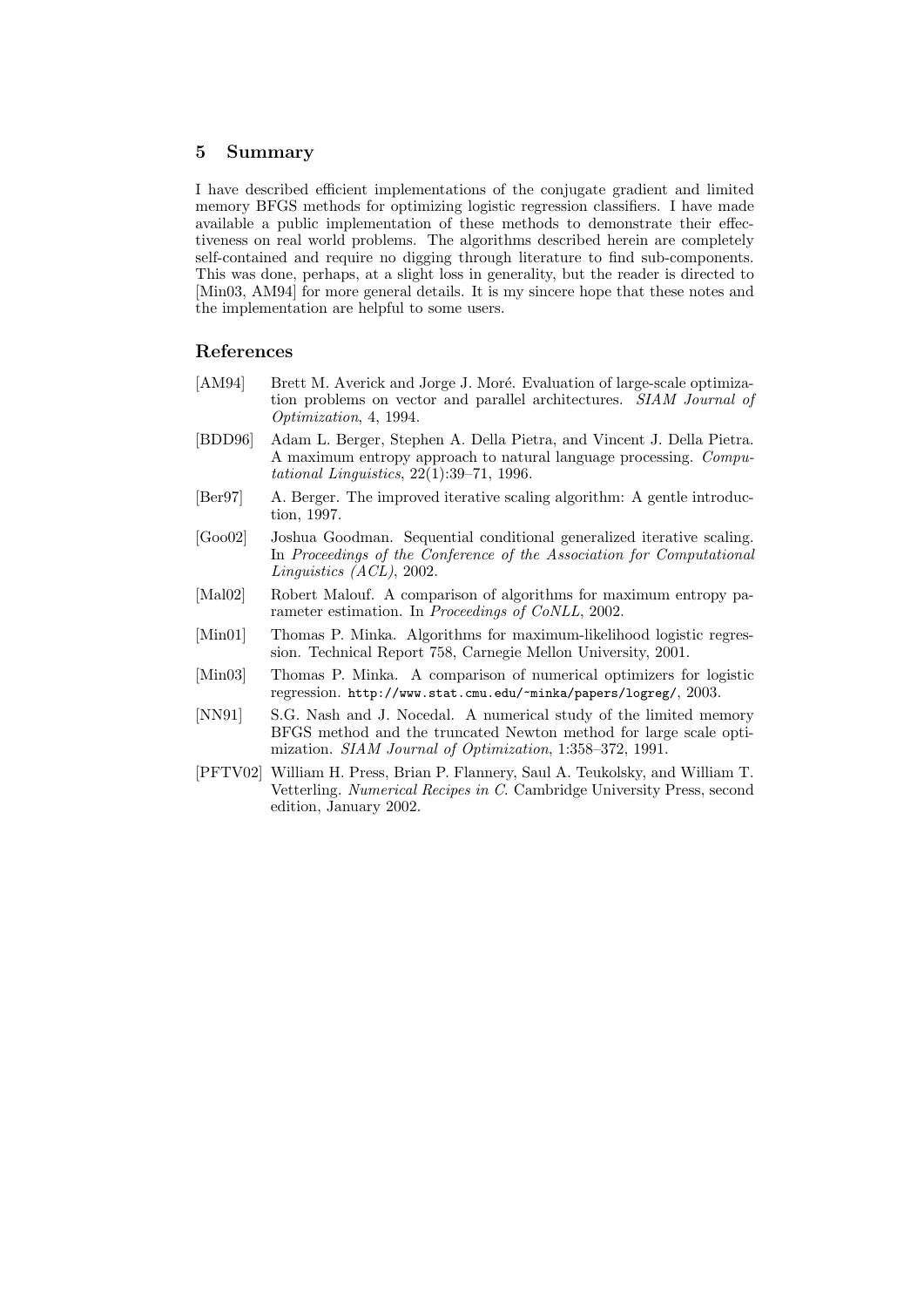```
Algorithm LINESEARCH(\lambda, y, wtx, w, q, g, qtx)
\tau \leftarrow \min\{1, 100/\sqrt{q^\top q}\}f_{old} \leftarrow \text{COMPUTEPOSTERIOR}(\lambda, y, q, wtx, qtx, 0)\gamma \leftarrow \tau g^{\top} qif \gamma < 0 then
    return 0
end if
\eta_{\min} \leftarrow 1e-10/ max<sub>f</sub> ((\tau \operatorname{abs} q_f) / \max\{(\operatorname{abs} w_f), 1\})\eta \leftarrow 1, \eta_{\text{old}} \leftarrow 0, f_2 \leftarrow f_{\text{old}}while true do
    if \tau\eta < \eta_{\min} then
        return 0
    else
         f \leftarrow \text{COMPUTEPOSTERIOR}(\lambda, \boldsymbol{y}, q, \text{wtx}, qt\mathbf{x}, \eta \tau)if f \ge f_{old} + 1e^{-4\tau \eta \gamma} then
            return \taun
         else if \mathrm{abs}(\eta-1) < 1e-20 then
             \eta_{\text{tmp}} \leftarrow \gamma/(2(f_{\text{old}} + \gamma - f))\eta_{old} \leftarrow \eta, \, \eta \leftarrow \max\{\eta_{\text{tmp}},(\eta/10)\},\, f_2 \leftarrow felse
             r_1 \leftarrow f - f_{old} - \gamma \etar_2 \leftarrow f_2 - f_{old} - \gamma \eta_{old}a \leftarrow (r_1/\eta^2 - r_2/\eta_{\rm old}^2)/(\eta - \eta_{\rm old})b \leftarrow (\eta r_2/\eta_{\rm old}^2 - \eta_{\rm old} r_1/\eta^2)/(\eta - \eta_{\rm old}\eta_{\text{tmp}} \leftarrow 0if absa < 1e-20 then
                 \eta_{\text{tmp}} \leftarrow -\gamma/(2b)else
                  d \leftarrow b^2 - 3a\gammaif d < 0 then
                     \eta_{\text{tmp}} \leftarrow \eta/2else if b<=0 then
                      \eta_{\text{tmp}} \leftarrow (\sqrt{d-b})/(3a)else
                      \eta_{\text{tmp}} \leftarrow -\gamma/(b +√
                                                         (d)end if
             end if
             \eta_{\text{tmp}} \leftarrow \min\{\eta_{\text{tmp}}, \eta/2\}\eta_{old} \leftarrow \eta, \, \eta \leftarrow \max{\eta_{tmp}, (\eta/10)}, \, f_2 \leftarrow fend if
    end if
end while
return \tau\eta
```
Figure 4: The LineSearch subroutine required for LM-BFGS.